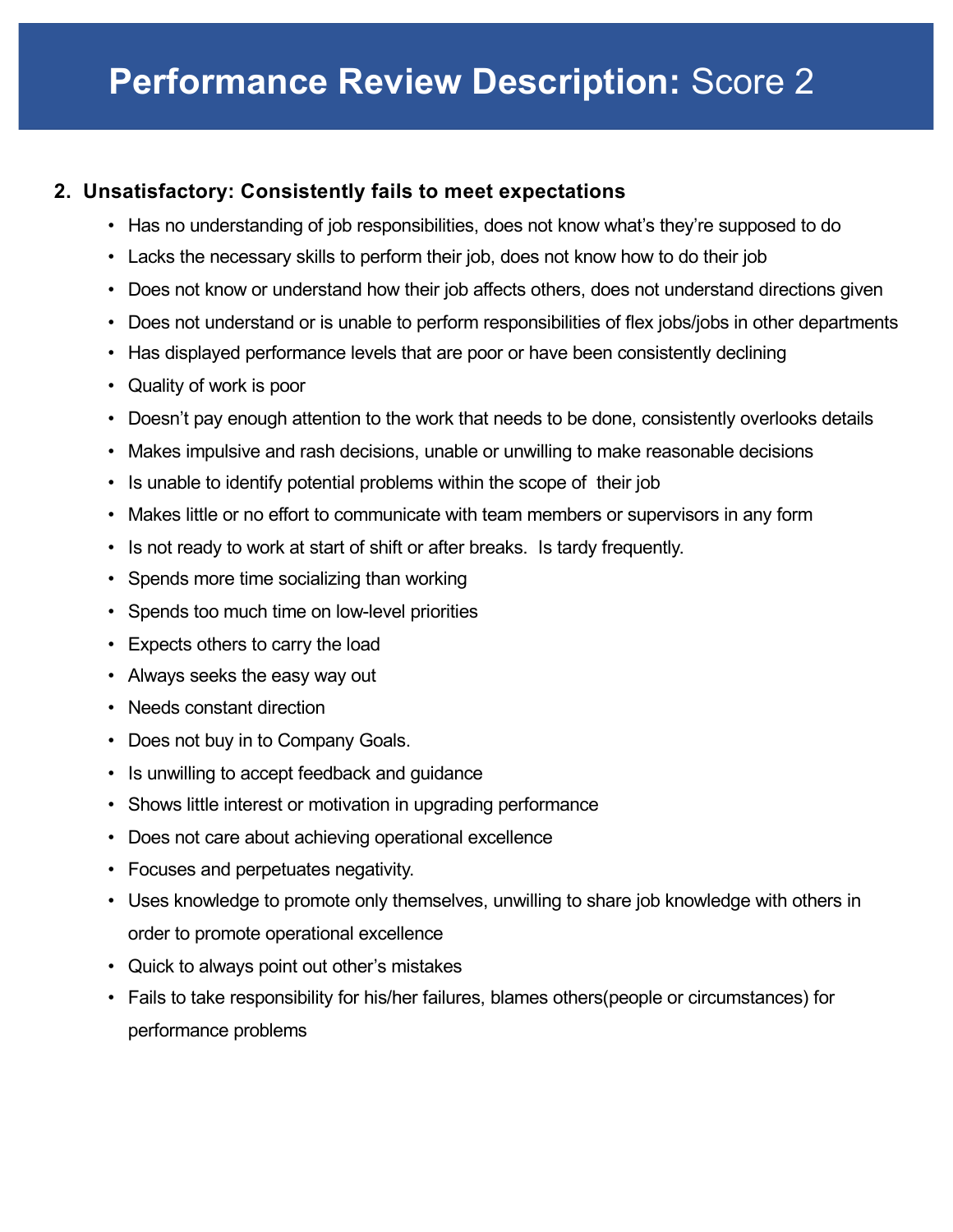## **2.5 Marginal: Inconsistently meets expectations**

- Understands parts of job responsibilities, knows the purpose of some of their job
- Inconsistently displays skills and knowledge needed to perform their job, knows how to do parts of their job
- Does not understand how all parts of their job affects others
- Inconsistently demonstrates the understanding and skills needed to perform responsibilities of flex jobs/jobs in other departments
- Displays performance levels that are below average
- Quality of work is inconsistent
- Attention to detail and focus on the task at hand is inconsistent,
- Uses inappropriate criteria in making decisions
- Recognizes problems but does not know what to do next
- Unable to clearly communicate via text, email, on paper or orally, does not communicate the proper information to the appropriate people (How communication occurs, what is communicated and to whom the communication is addressed)
- Punctuality is sporadic
- Can be sidetracked by minor obstacles and challenges
- Confuses priorities with preferences, argues over priorities
- Spends more time as a spectator than as a participant
- Is primarily interested in things that have little to do with work
- Regards performance measures as unfair
- Is not open to using new strategies to improve results
- Is satisfied with his/her current performance, despite the fact that it isn't satisfactory
- Does not interact respectfully with coworkers
- Feels that others are intentionally trying to make him/her look bad
- Resists sharing knowledge and experience with others
- Insists that improvements in performance are coming soon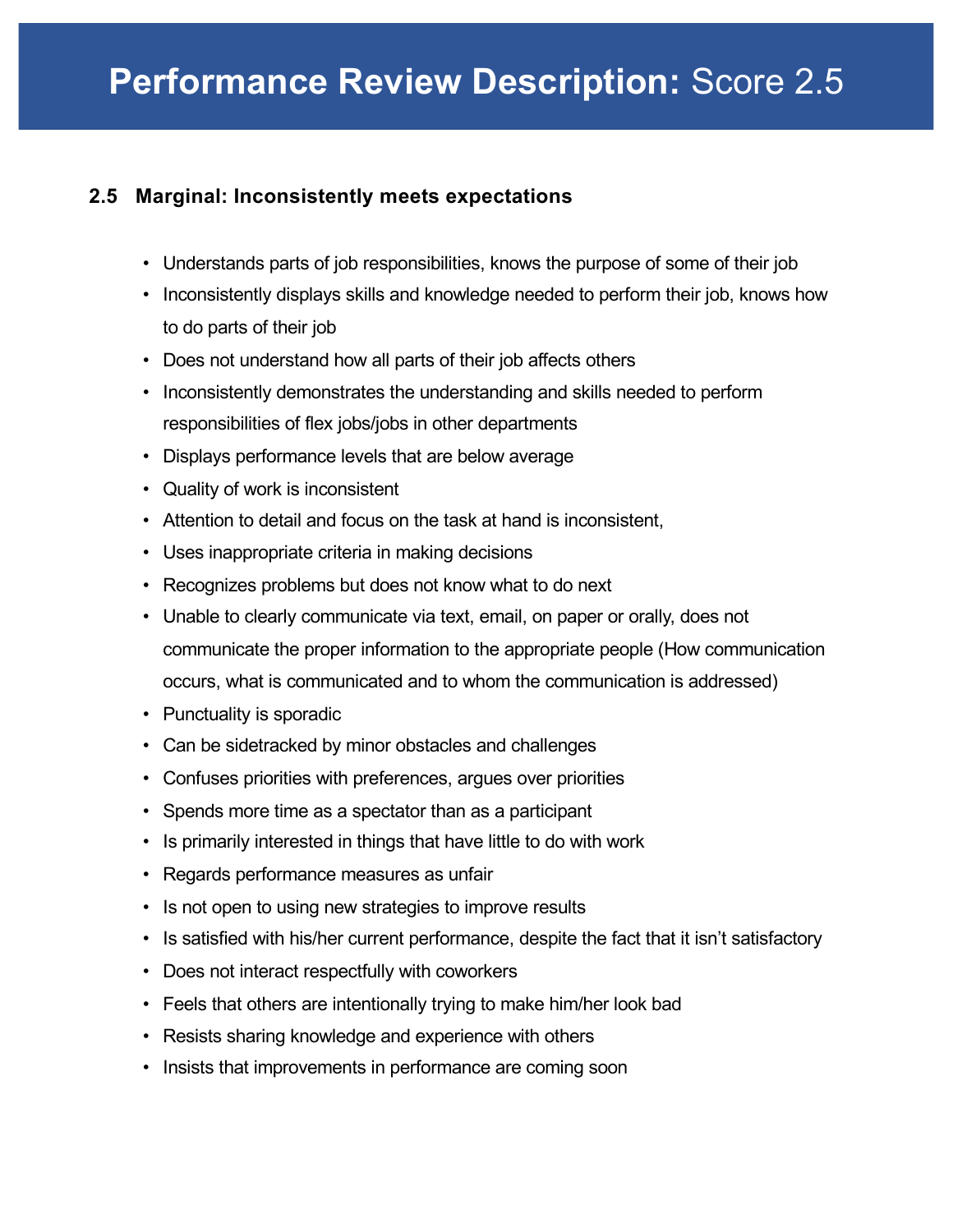### **3. Fully competent: Meets expectations**

- Understands and consistently demonstrates job responsibilities, knows what they're supposed to do
- Consistently displays skills and knowledge to perform their job, knows how to do their job
- Understands and knows how their job affects others
- Understands the directions given
- Consistently demonstrates the understanding and skills needed to perform responsibilities of flex jobs/jobs in other departments
- Delivers consistent performance
- Has visibly improved or maintained his/her performance at acceptable levels
- Quality of work is consistent and acceptable
- Attention to detail and focus on the task at hand is consistent
- Projects and job tasks are thought through before duties are performed (no shooting from the hip)
- Evaluates situations and uses appropriate information before making a decision
- Able to recognize problems and decide appropriate ways to correct the issue
- Communicates the appropriate information to the appropriate people in the appropriate timeframe
- Writes, emails, texts clearly and logically, uses appropriate grammar and punctuation
- Speaks clearly and logically
- Speaks appropriately to customer and vendors
- Is ready for work at the start of the day (not punching in at scheduled start time), returns to work stations after breaks promptly
- Focuses on work, not on the clock
- Understand priorities, discusses priorities when there is confusion
- Takes the next step without having to be told what to do
- Sticks with projects or situations that are challenging, doesn't just pass off the task to someone else or to their supervisor
- Is open to using new strategies to improve results
- Shows respect for other co-workers
- Is motivating and encouraging
- Takes job performance feedback to heart and takes appropriate actions to improve performance if necessary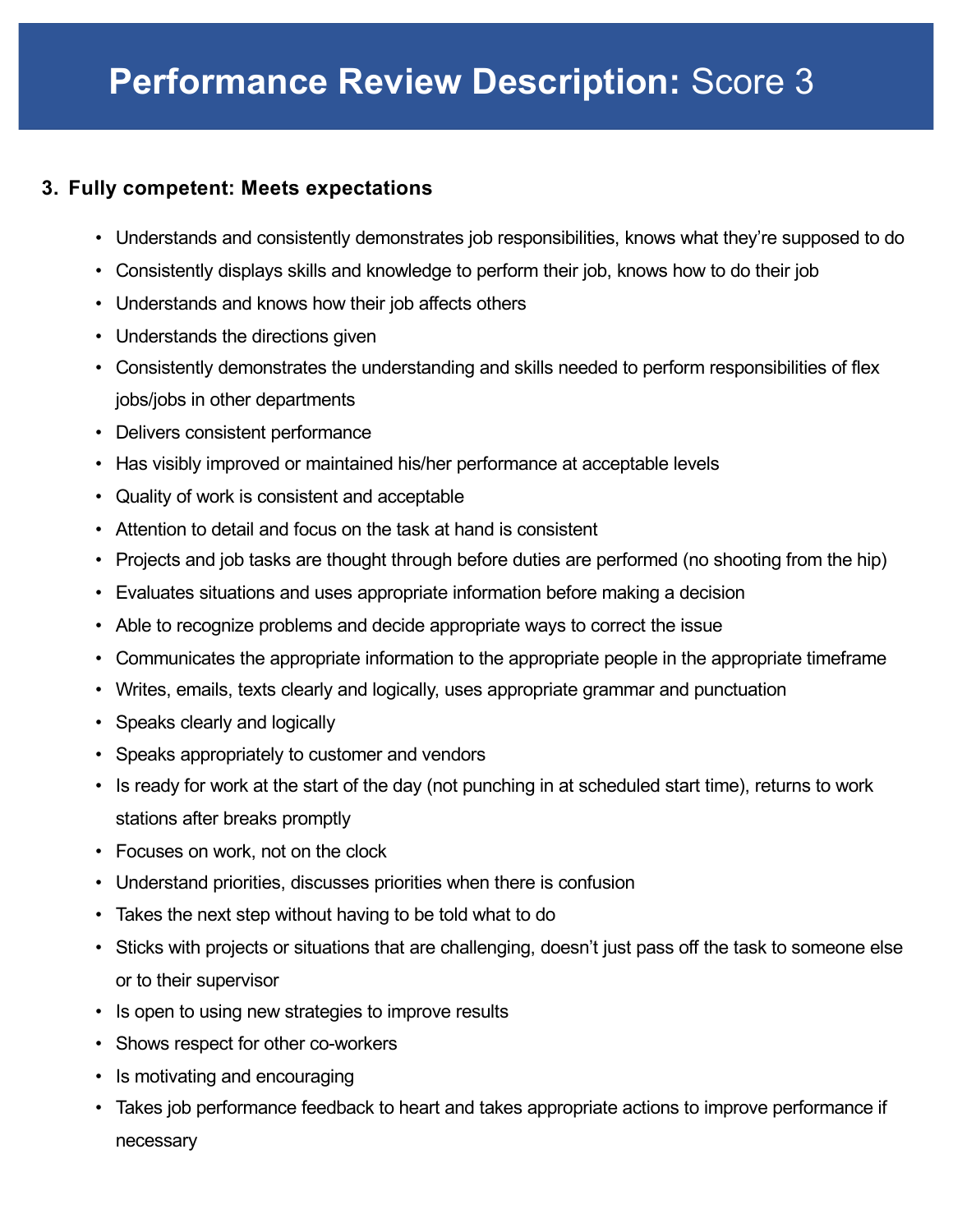### **3.5 Excellent: Frequently exceeds expectations**

- Understands how different job duties relate to each other within the department
- Demonstrates the ability to perform other jobs within their department (is fully cross-trained within their department)
- Is fully cross-trained in other departments
- Understands how different job duties relate to each other throughout multiple departments
- Quantity of work produced is consistently in the top 20%
- Quality of work is never an issue
- Rarely misses details, strong attention to detail for work performed by others
- Thinks about possible outcomes of the decision being made
- Is able to identify problems before they occur
- Has a compelling "can-do" attitude
- Keeps pushing until the desired outcomes are achieved
- Communicates at a level where they help other employees understand (goals, products, job duties, etc…)
- Clearly gives directions to other employees
- Comes to work ready to excel
- Focuses his/her priorities on achieving maximum efficiency
- Demonstrates the ability to multi-task
- Is energized by the prospect of achieving challenging goals
- Is undaunted by difficult challenges, tough obstacles, or frustrating events
- Is committed to ideas that drive operational excellence
- Suggests and implements new techniques and new ideas
- Refuses to settle for status-quo performance
- Shares knowledge and experience with other employees in an effort to increase the other's job knowledge and performance
- Sets high personal performance expectations